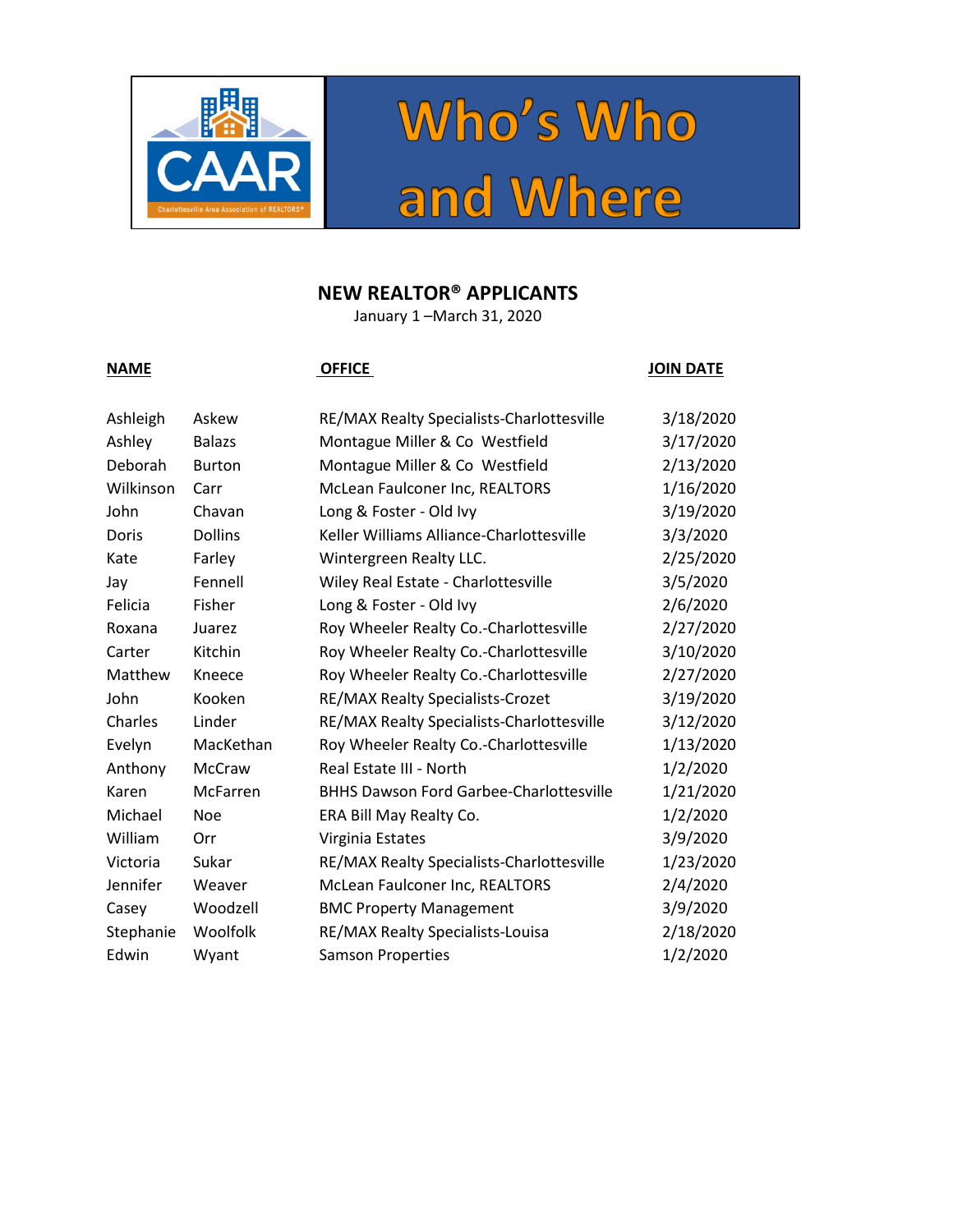### **MEMBER OFFICE TRANSFERS**

January 1 –March 31, 2020

### **NAME PREVIOUS OFFICE CURRENT OFFICE**

| Nanette        | Alcaro         | Loring Woodriff R. E. Assoc.              | Long & Foster - Old Ivy                   |
|----------------|----------------|-------------------------------------------|-------------------------------------------|
| <b>Beekman</b> | <b>Beavers</b> | Jamie White Real Estate                   | eXp Realty LLC-Ashburn                    |
| Lyndsey        | Beltran        | RE/MAX Gold Star                          | <b>Avenue Realty LLC</b>                  |
| Nicole         | Chambless      | <b>Braden Property Management</b>         | Keller Williams Alliance-Charlottesville  |
| Deborah        | Collyer        | Real Estate III Commercial Properties     | The Collyer Group, Inc.                   |
| Zoya           | Coopersmith    | Keller Williams Alliance-Charlottesville  | The Hogan Group Real Estate               |
| Nathan         | Dotson         | 1st Dominion Realty, Inc.-Charlottesville | RE/MAX Realty Specialists-Charlottesville |
| Susan          | Evans          | <b>Braden Property Management</b>         | The Hogan Group Real Estate               |
| Sandra         | Gallagher      | Long & Foster - Lake Monticello           | Long & Foster - Old Ivy                   |
| Bunny          | Gibbons        | Sally Du Bose Real Est. Partners          | Loring Woodriff R. E. Assoc.              |
| Jessica        | Goins          | Keller Williams Alliance-Charlottesville  | Long & Foster - Old Ivy                   |
| John           | Ince           | Wiley Real Estate - Orange                | Wiley Real Estate - Charlottesville       |
| Lilia          | Kerley         | RE/MAX Gold Star                          | <b>Avenue Realty LLC</b>                  |
| Christopher    | Long           | Long & Foster - Old Ivy                   | Long & Foster - Lake Monticello           |
| Ryland         | <b>Nisos</b>   | <b>Coldwell Banker Avenues</b>            | Roy Wheeler Realty Co.-Charlottesville    |
| Carter C       | Schotta        | Sally Du Bose Real Est. Partners          | Roy Wheeler Realty Co.-Charlottesville    |
| Kayla          | Silverman      | Brick and Mortar Realty and Design, LLC   | Keller Williams Alliance-Charlottesville  |
| Alexander      | Webel          | Core Real Estate, LLC                     | The Wings Group                           |
|                |                |                                           |                                           |

### **NEW SINGLE & GROUP AFFILIATE MEMBERS & OFFICES**

January 1 –March 31, 2020

### **NAME OFFICE OFFICE MEMBER TYPE**

| <b>Kim</b>    | Ambrose         | Atlantic Builders, LTD                       | Affiliate Group |
|---------------|-----------------|----------------------------------------------|-----------------|
| Jesse         | Bellavance      | <b>Bellavance REALTOR Concierge Services</b> | Affiliate       |
| Janice        | <b>Burgess</b>  | Burgess Inspections, Inc.                    | Affiliate Group |
| Ursolina      | Creel           | CertaPro Painters                            | Affiliate Group |
| Mike          | Lally           | CertaPro Painters                            | Affiliate Group |
| Daniel        | Thomas          | CertaPro Painters                            | Affiliate Group |
| Catie         | <b>Richards</b> | Mount Ida Reserve                            | Affiliate Group |
| <b>Thomas</b> | Sullivan        | Mount Ida Reserve                            | Affiliate Group |
| Denise        | Tennery         | Mount Ida Reserve                            | Affiliate Group |
| Joseph        | Gentile         | <b>Pearl Certification</b>                   | Affiliate Group |
| Mary          | Rieber          | <b>Pearl Certification</b>                   | Affiliate Group |
| <b>Bianca</b> | Catta-Pretta    | Southern Development Homes                   | Affiliate Group |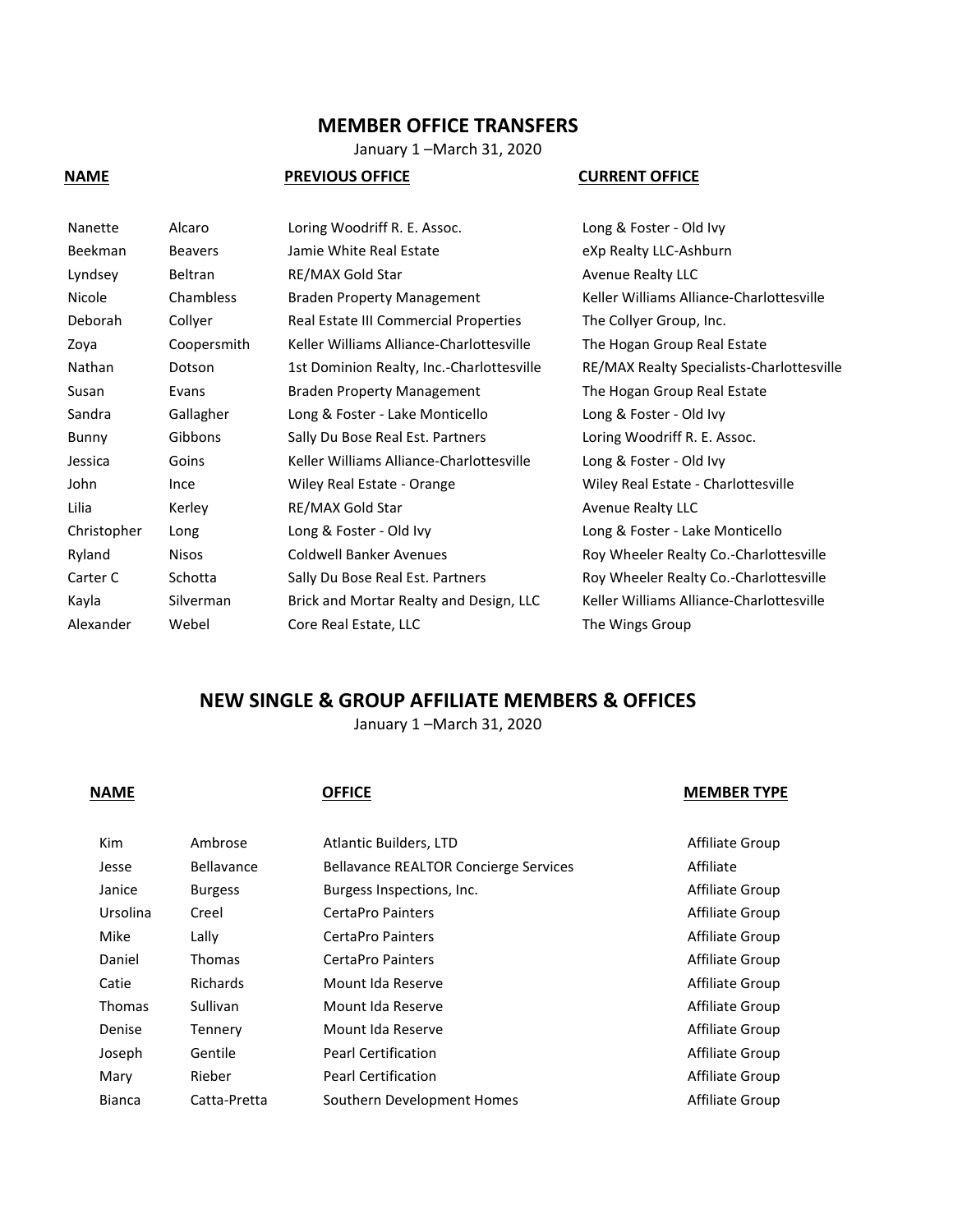Shannon Hughes Southern Development Homes **Southern Development Homes** Affiliate Group Larry Pettit Town Flooring Communications Affiliate

# **REALTOR® & AFFILIATE MEMBERS WHO WENT INACTIVE**

January 1 –March 31, 2020

## **NAME OFFICE OFFICE Member Type**

| Jamie   | Addington        | RE/MAX Realty Specialists-Crozet          | <b>REALTOR</b>  |
|---------|------------------|-------------------------------------------|-----------------|
| Richard | <b>Alblas</b>    | The Daily Progress                        | Affiliate Group |
| Robert  | Ayres            | 1st Dominion Realty, Inc.-Charlottesville | <b>REALTOR</b>  |
| Marie   | Ballenger        | Keller Williams Alliance-Charlottesville  | <b>REALTOR</b>  |
| Grant   | <b>Bates</b>     | Colliers International Virginia, LLC      | <b>REALTOR</b>  |
| Charles | <b>Bindig</b>    | Roy Wheeler Realty Co.-Charlottesville    | <b>REALTOR</b>  |
| Andrew  | Boninti          | Colliers International Virginia, LLC      | <b>REALTOR</b>  |
| Taylor  | <b>Branch</b>    | Weatherseal                               | Affiliate Group |
| Mark    | <b>Brashears</b> | Montague Miller And Co.-Amher             | <b>REALTOR</b>  |
| Linda   | <b>Broadbent</b> | Real Estate III - North                   | <b>REALTOR</b>  |
| Jim     | <b>Burak</b>     | JBIS Home Inspection, LLC                 | Affiliate       |
| Charles | Cochran          | <b>CTI Real Estate</b>                    | <b>REALTOR</b>  |
| Lisa    | Davidson         | Wintergreen Realty LLC.                   | <b>REALTOR</b>  |
| Melanie | Edwards          | Atlantic Builders, LTD                    | Affiliate Group |
| Diane   | Fraser           | Roy Wheeler Realty Co.-Charlottesville    | <b>REALTOR</b>  |
| Matthew | Fuller           | eXp Realty LLC-Ashburn                    | <b>REALTOR</b>  |
| Emily   | Funk             | <b>Emily Funk Design</b>                  | Affiliate       |
| George  | Herndon          | Herndon Home Inspections, LLC             | Affiliate       |
| Glenn   | Hughes           | Colliers International Virginia, LLC      | <b>REALTOR</b>  |
| Robert  | Huntsinger       | <b>Empire Realty Investment</b>           | <b>REALTOR</b>  |
| Anne    | Izard            | Loring Woodriff R. E. Assoc.              | <b>REALTOR</b>  |
| Shaun   | Jakiel           | <b>CertaPro Painters</b>                  | Affiliate Group |
| Angelo  | Jennings         | Grout & Carpet Wizards, Inc.              | Affiliate Group |
| Cindy   | Kaul             | McLean Faulconer Inc, REALTORS            | <b>REALTOR</b>  |
| Casimer | Kawecki          | Colliers International Virginia, LLC      | <b>REALTOR</b>  |
| Wesley  | Kent             | Real Estate III - North                   | <b>REALTOR</b>  |
| Wallace | Kirtley          | Kirtley Realty Company, LLC               | <b>REALTOR</b>  |
| Charles | Kollmansperger   | Long & Foster - Historic Downtown         | <b>REALTOR</b>  |
| Allison | Landry           | The Christopher Companies                 | Affiliate Group |
| John    | Larmour          | Green Earth Realty Company                | <b>REALTOR</b>  |
| Charles | Lewis            | <b>Four Corners Real Estate Soluti</b>    | <b>REALTOR</b>  |